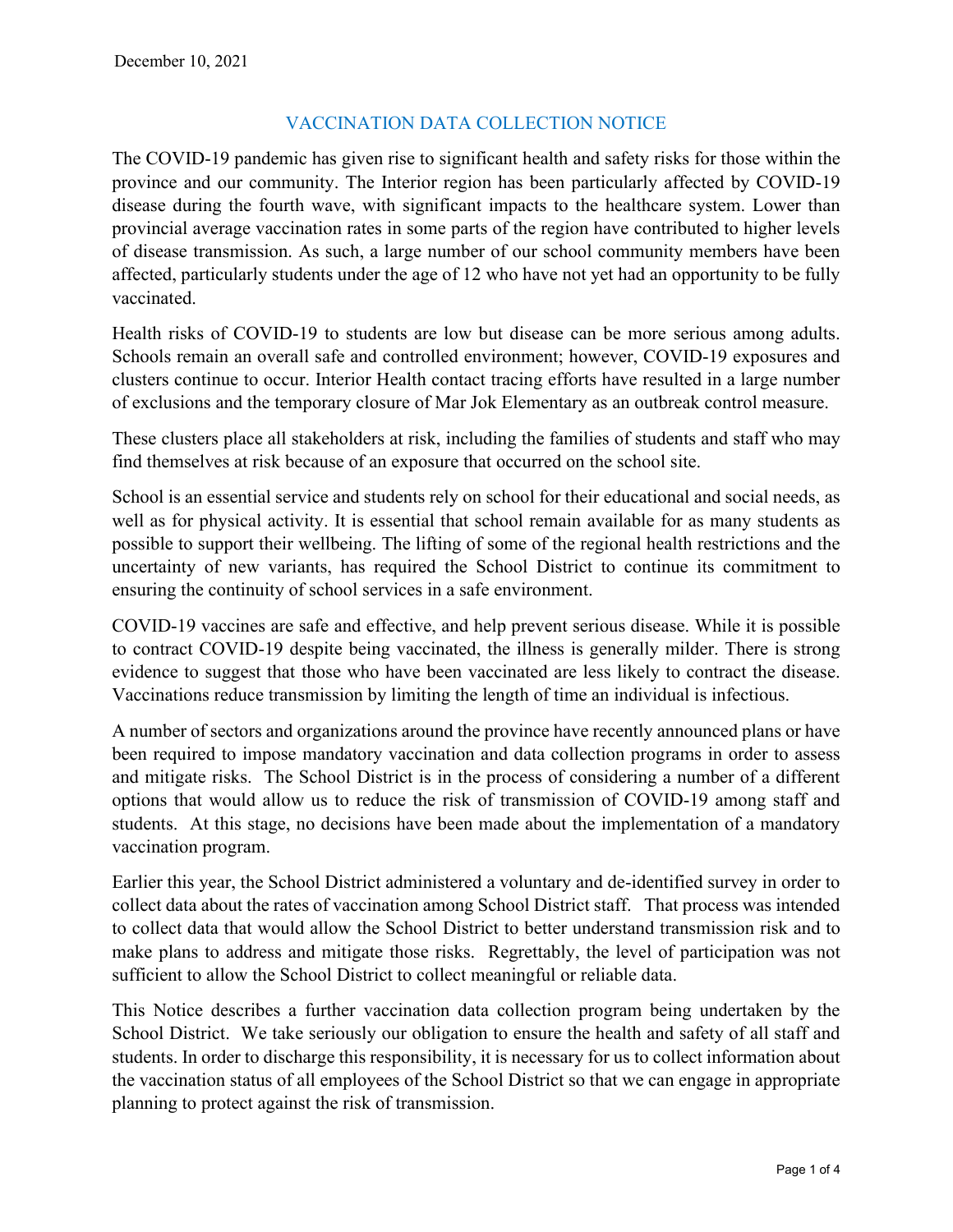This process of data collection is strongly supported by the Interior Health Medical Health Officer as an important step in the risk assessment of school exposures, clusters and outbreaks.

The purpose of this Notice is to provide employees with information about how such information will be collected, used and disclosed in compliance with applicable privacy laws, including the *Freedom of Information and Protection of Privacy Act* ("FIPPA").

If you have questions or concerns about your privacy in relation to this program, please feel free to contact the School District's Privacy Officer at [privacy.officer@sd23.bc.ca.](mailto:privacy.officer@sd23.bc.ca)

## *What information am I being asked to share?*

Consistent with applicable privacy laws*,* the School District plans to collect only the minimum amount of personal information required to address health and safety issues raised by COVID-19.

Employees will be emailed a secure weblink asking them to:

- indicate their vaccination status;
- upload a copy of their vaccination card or other proof of vaccination so that the School District can validate vaccination status, and;
- electronically sign that the information is correct.

Employees who do not wish to provide a copy of their proof of vaccination document may contact Human Resources to make other arrangements to verify their vaccination status.

## *Am I required to share information about my vaccination status?*

It is our expectation that all employees will participate. Doing so supports our ability to assess and protect against workplace risk and engage in necessary planning activities and comply with our legal obligations to staff and students.

The School District reserves the right to follow up or require disclosure from those who do not participate if it determines that their vaccination status information is needed for risk assessment, workplace health and safety purpose, or to implement any vaccination programs that may be adopted by the School District.

Employees who elect not to provide their vaccination status to the School District will be deemed to be unvaccinated, which means that they may be subject to follow up and additional protective measures that may be implemented by the School District.

Any employees who misrepresent their vaccination status may be subject to discipline.

## *How will my information be used?*

The School District is seeking to collect and use information about the vaccination status of our employees in order to:

- better understand the risk of infection in schools and in the workplace;
- make decisions about whether mandatory vaccination or other risk mitigation programs are needed;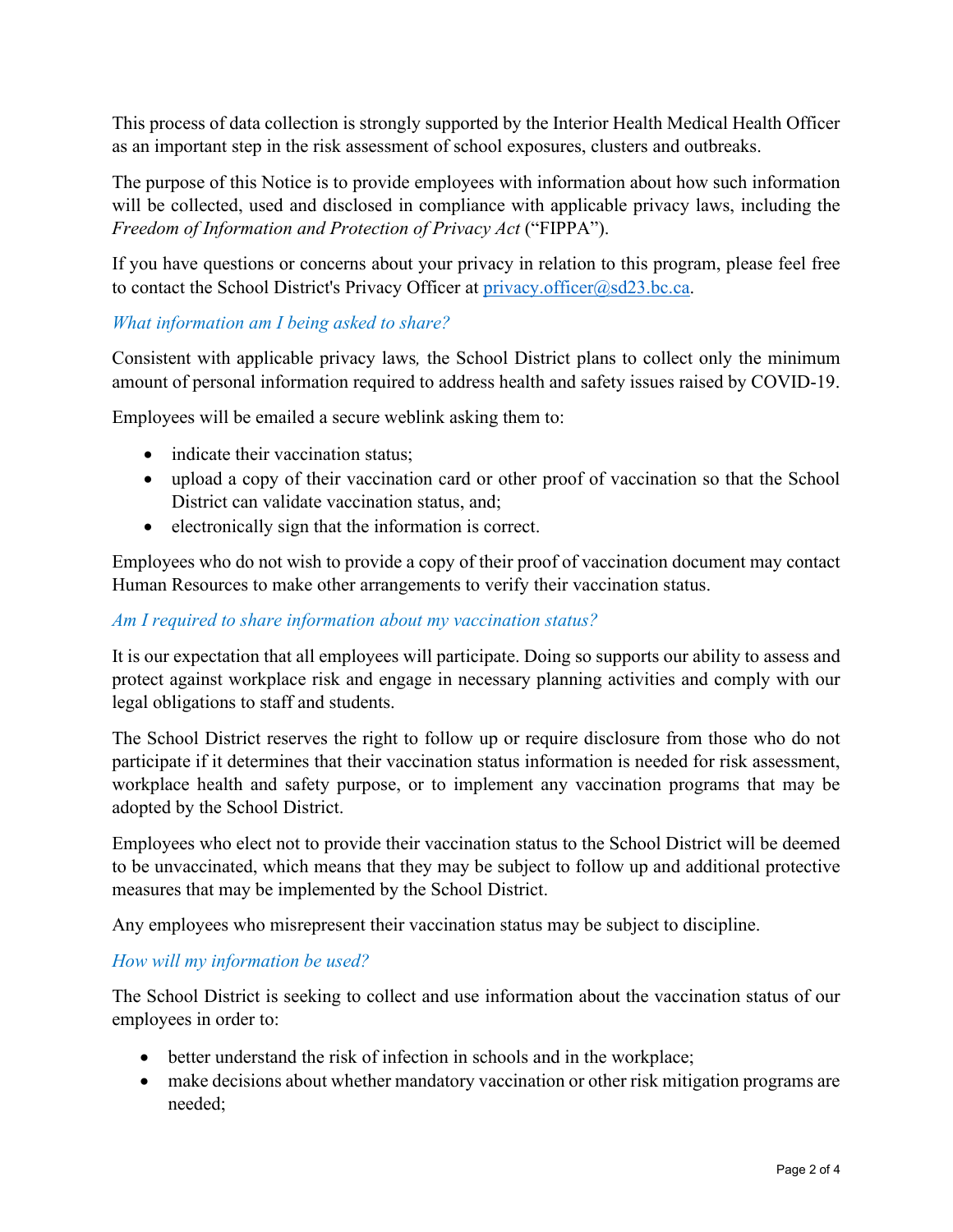- support and implement any vaccination or risk mitigation programs that may be adopted;
- plan for operational continuity and support risk mitigation and contact tracing efforts in the event that an exposure occurs within a school or the workplace.

Proof of vaccination documents will be used only to verify an employee's vaccination status or to identify and investigate any instances of fraud or misrepresentation.

In order to minimize the privacy impact on individuals, the use of vaccination status information will take place in two stages.

## STAGE 1

• At the first stage, all data collected will be held at the School Board Office and will be accessible only to authorized personnel involved in analyzing the data, such as compiling aggregated statics about rates of vaccination among employees and employee groups (e.g. by workplace, function, or risk level). At this stage, data will not be used to make individual employment decisions. Employees will be given until January 14, 2021, to verify their vaccination status.

## STAGE 2

• In the second stage, if the Board of Education makes a decision to proceed further after Stage 1, the School District will develop its mitigation plans using the aggregated data. The collected data may then be used for program implementation and broader health and safety purposes, such as to monitor and enforce compliance with any vaccination mandates or similar programs that may be adopted. The District will participate in any agreements achieved between BC Public School Employers' Association (BCPSEA) and BC Teachers' Federation (BCTF) or CUPE.

#### *How will my information be protected?*

Vaccination status information will be used by the School District as described in this Notice. This information will be maintained separately from other employment records, and will be destroyed as soon as possible if there is no business, legal or operational need to retain it.

#### *Who will have access to my information?*

Access to vaccination data will be shared internally on a strictly need-to-know basis and only for the purposes described above. This information will be shared externally only where permitted or required under applicable laws, such as where it is requested or required by public health officials.

Proof of vaccination status documents will be stored separately from other data or files, and access to it will be restricted to a small number of authorized users. All access to this data will be logged and audited to ensure that no unauthorized access takes place.